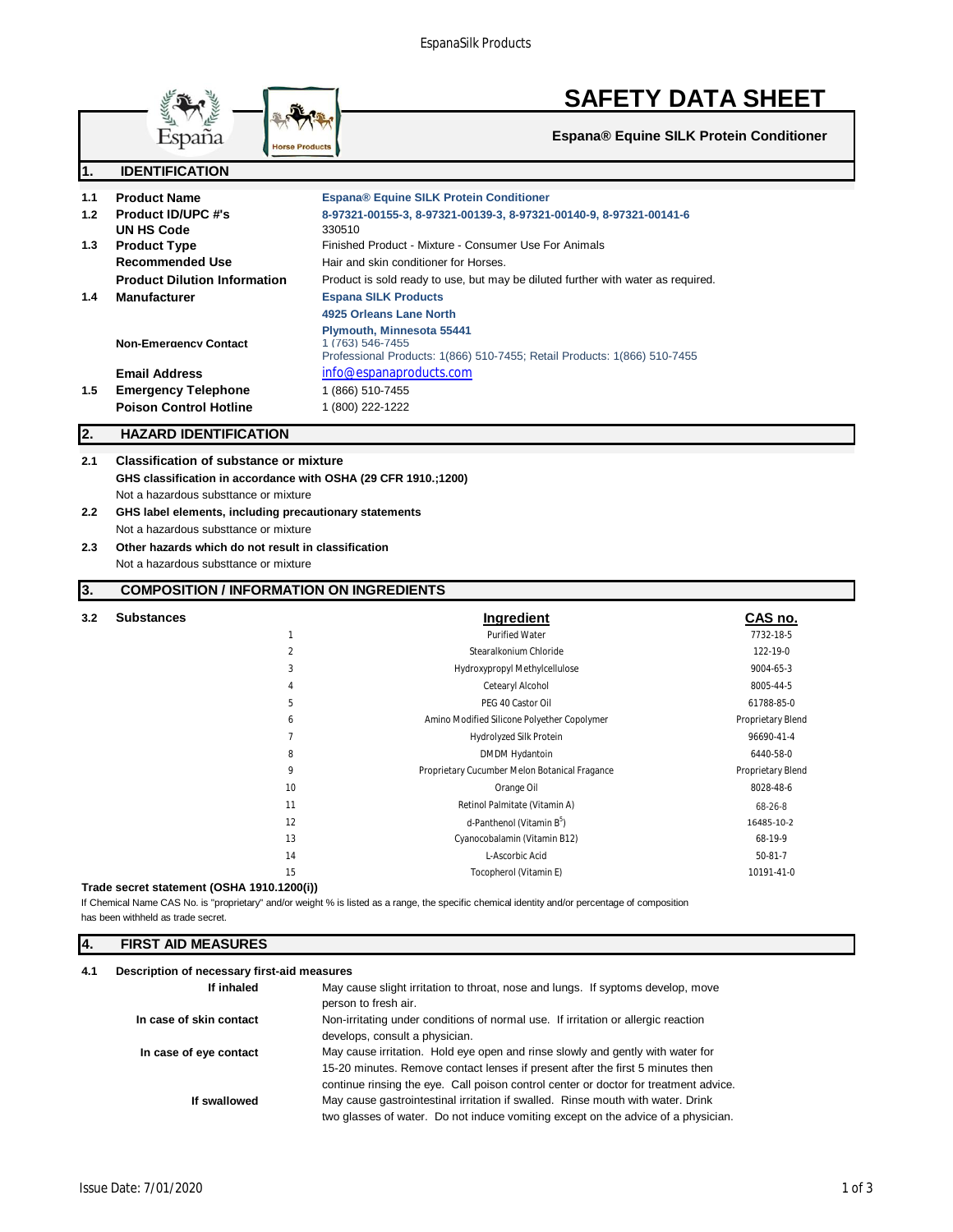# **5. FIRE - FIGHTING MEASURES**

## **5.1 Suitable extinguishing media** Water and Foam.

**5.2 Specific hazards arising from the chemical** N/A

#### **5.3 Special protective actions for fire-fighters**

No special fire fighting equipment is required, however, self-contained breathing apparatus and protective clothing should be worn in fighting fires involving chemicals.

# **6. ACCIDENTAL RELEASE MEASURES**

- **6.1 Personal Precautions, protective equipment and emergency procedures** None.
- **6.2 Environmental precautions** None, product is biodegradeable.
- **6.3 Methods and materials for containment and cleaning up** Wash up spill area.

#### **7. HANDLING AND STORAGE**

#### **7.1 Precautions for safe handling**

Consider normal working environment. Use common sense precaution. **7.2 Conditions for safe storage, including any incompatibilities** Store in original, closed container.

# **8. EXPOSURE CONTROLS/PERSONAL PROTECTION**

## **8.3 Individual protection measures, such as personal protective equipment (PPE)**

| Eye/face protection    | Wear splash goggles if contatct with liquid is likely. |
|------------------------|--------------------------------------------------------|
| Skin protection        | Use rubber or neoprene gloves if necessary.            |
| Pespiratory protection | Normal room ventilation.                               |

# **9. PHYSICAL AND CHEMICAL PROPERTIES**

| Appearance/form                        | Creamy white liquid  |
|----------------------------------------|----------------------|
| Odor                                   | Pleasant fragrance   |
| Odor threshold                         | Not available.       |
| pH value                               | $5.0 - 6.0$          |
| Melting/Freezing point                 | Not determined       |
| Boiling point/boiling range            | Not determined       |
| Flash point                            | Not determined       |
| Evaporation rate                       | Not determined       |
| Flammability (solid, gas)              | Not available.       |
| Upper/ lower flammability limit        | Not available.       |
| Vapor pressure                         | Not available.       |
| Vapor density                          | Not available.       |
| <b>Relative Density</b>                | Not available.       |
| Water solubility                       | Completely Soluable. |
| Solubility in other solvents           | Not available.       |
| Partition coefficient: n-octanol/water | Not available.       |
| Autoignition temperature               | Not available.       |
| Decomposition temperature              | Not available.       |
|                                        |                      |

# **10. STABILITY AND REACTIVITY**

| 10.1 | Reactivity                                                    | Hazardous polymerization: will not occur. |
|------|---------------------------------------------------------------|-------------------------------------------|
|      | 10.2 Chemical stability                                       | Stable under normal conditions            |
|      | 10.3 Possibility of hazardous reactions                       | None known for mixture.                   |
|      | 10.4 Conditions to avoid                                      | None known for mixture.                   |
|      | 10.5 Materials to avoid                                       | None known for mixture.                   |
|      | 10.6 Hazardous Decomposition Products None known for mixture. |                                           |